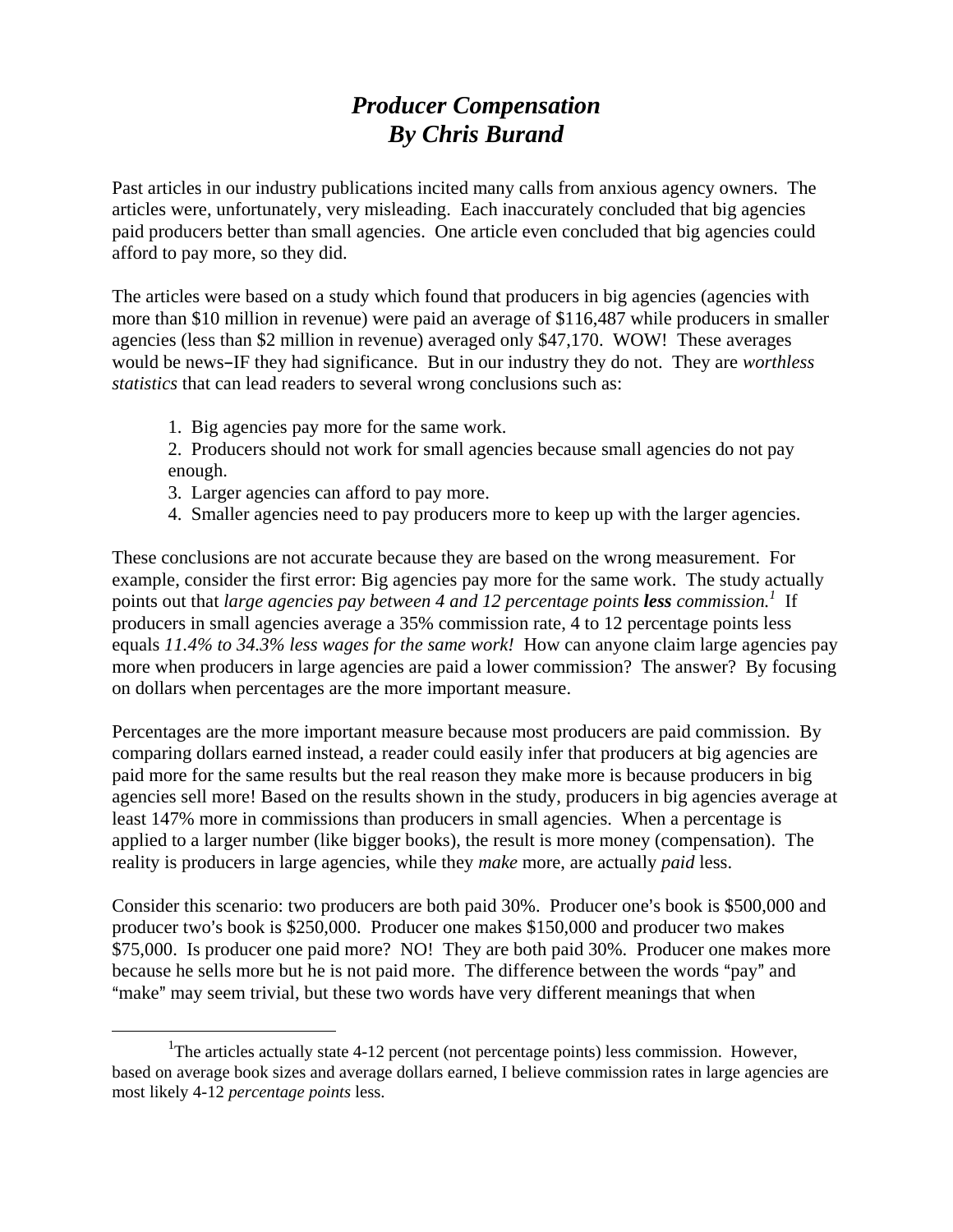misapplied can lead to wrong conclusions and very bad decisions.

A producer's compensation is not like that of a staff person's. If one CSR gets paid a salary of \$50,000 and another gets paid a salary of \$25,000, one CSR is paid twice as much as the other. "Paid" and "make" are synonymous when discussing staff compensation. They are not synonymous when discussing commissioned sales people.

From an agency manager's perspective, which would you prefer: a producer with a big book paid at a lower commission rate or a producer with a small book paid at a higher commission rate? Consider the following scenarios:

| Producer's Book                      | \$1,000,000 | \$500,000 |
|--------------------------------------|-------------|-----------|
| <b>Producer Compensation Percent</b> | 20%         | 30%       |
| <b>Producer Compensation Amount</b>  | \$200,000   | \$150,000 |
| Money Left to Pay Other Bills        | \$800,000   | \$350,000 |

If I were an agency manager, I would much rather have the producer that *makes* more because the revenues and profits are so much greater.

What do big agencies do to enable their producers to sell more? The simplest and often overlooked difference is they are big. Big accounts like doing business with big agencies. Other important factors include more carriers, more alternative markets, more support staff (especially in marketing), and better management. This is like a great running back–no matter how good he is, he will gain more yards behind a good line than a mediocre line.

While big agencies pay producers less (even though their producers make more), their profit margins are not significantly larger. All the extra support, better management, and even extra carriers cost money. The difference though is that 9% of \$1,000,000 is a lot less than 9% of \$1,000,000,000.

The purpose here is not to tout the benefits of large agencies over small agencies. Such a statement would greatly over-simplify the situation. Numerous factors other than size contribute to a successful agency. Nor is the purpose to suggest that all great producers work in large agencies. That again would be a grand over-generalization. The purpose, however, is to stress the importance of taking a logical look at producer compensation.

Producer compensation is key to small agencies' success and survival, so when a headline screams that big agencies pay producers more, many small agency owners will conclude they need to pay their producers more so their producers do not leave for the big shops. Rushing to pay their producers even more only compounds their problem because most small agencies already over-pay too many lousy producers.

For example, if an agency pays 35% for \$100,000 commissions, the following chart shows how the agency is paying way too much: